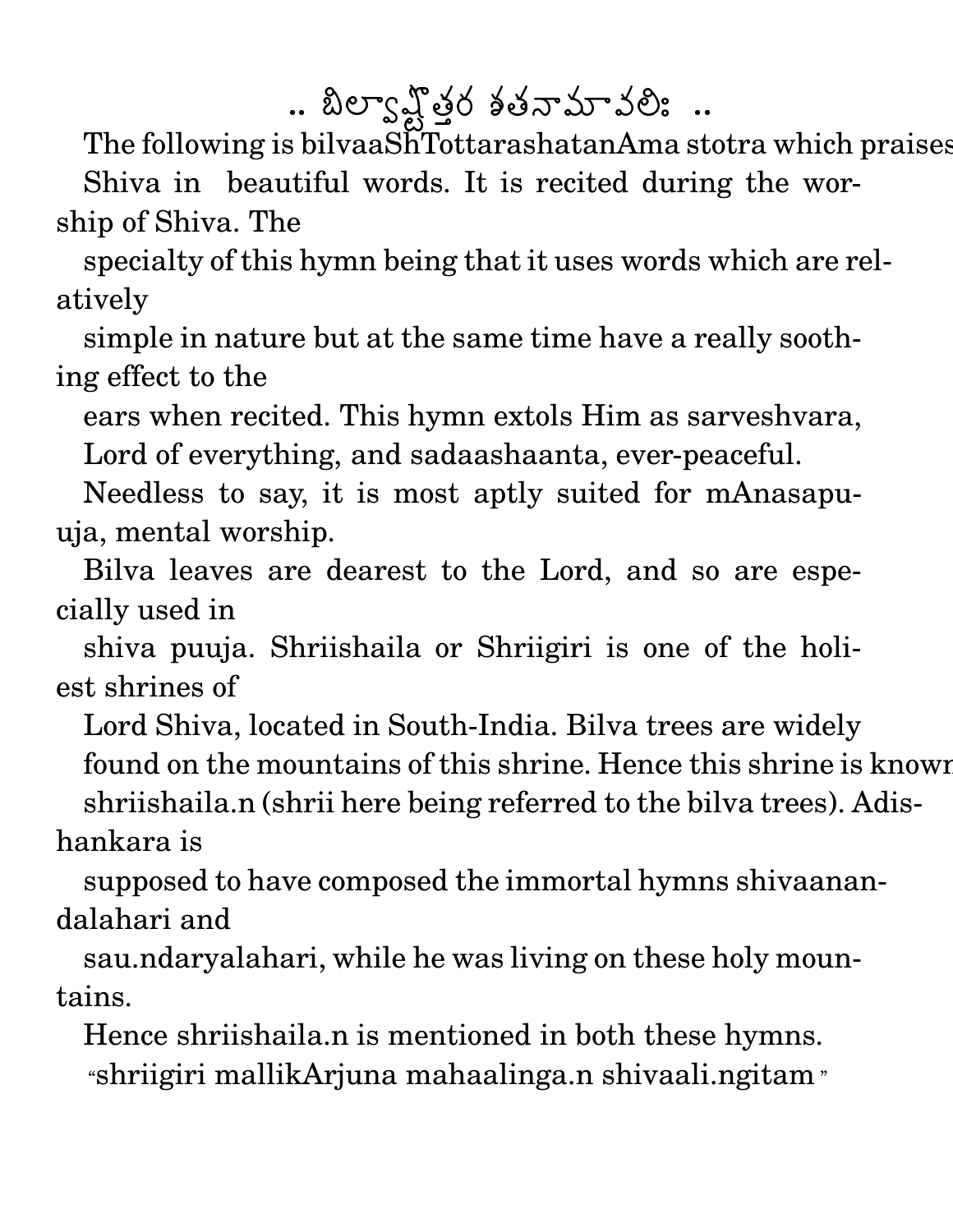in shivaanandalahari(50th poem).

When reciting this wonderful hymn one does not really need these sacred leaves to worship them. But one can surely imagine that he is sitting

in the sanctum-sanctorum of shriigiri and that he is worshipping that

mahaalinga.n (shiva) which is in union with Shiva (shivaa + aali. shivaali.ngitam). That very thought is enough to transport one into

that infinite bliss. He is blessed who meditates on this undivided aspect

of Shiva.

త్రిదలం త్రిగుణాకారం త్రినెత్రం చ త్రియాయుధమ్ .  $\mathcal{L}$  22% and  $\mathcal{L}$  34 and  $\mathcal{L}$  30% and  $\mathcal{L}$   $\mathcal{L}$   $\mathcal{L}$   $\mathcal{L}$   $\mathcal{L}$   $\mathcal{L}$ త్రికాఖై: బిల్య వత్రైన అశ్చిదై: కొమలై: ఖథై: తవ వూజాం కరిష్యామి ఎక బిల్వం శివార్చణమ్ ∥ ౨∥ నర్వతెలొక్వ కరారం నర్వతెలొక్వ పాలనమ్  $\frac{1}{8}$  స్టారమ్ ఎక్టెల్యం శివార్చబ్ || 3|| నాగాధిరాజవలయం నాగహారెణభూషితమ్. నాగకునలనం యుక్తమ్ ఎక బిల్యం శివార్చణమ్ || ౪|| అక్షమాలాధరం రుద్దం పార్వతి విదువల్లభమ్. చన్లు సిమితానమ్ ఎక బిల్యం శివార్చణమ్ || ఇ|| త్రిలో చనం దశభుజం దుర్గాదెహార్దధారిణమ్.  $\Im\mathfrak{A}$ ွိုက်ပေါ်တွင် တိုက်သည် တိုက်ပါတီကို တိုက်သည်  $\parallel\epsilon\parallel$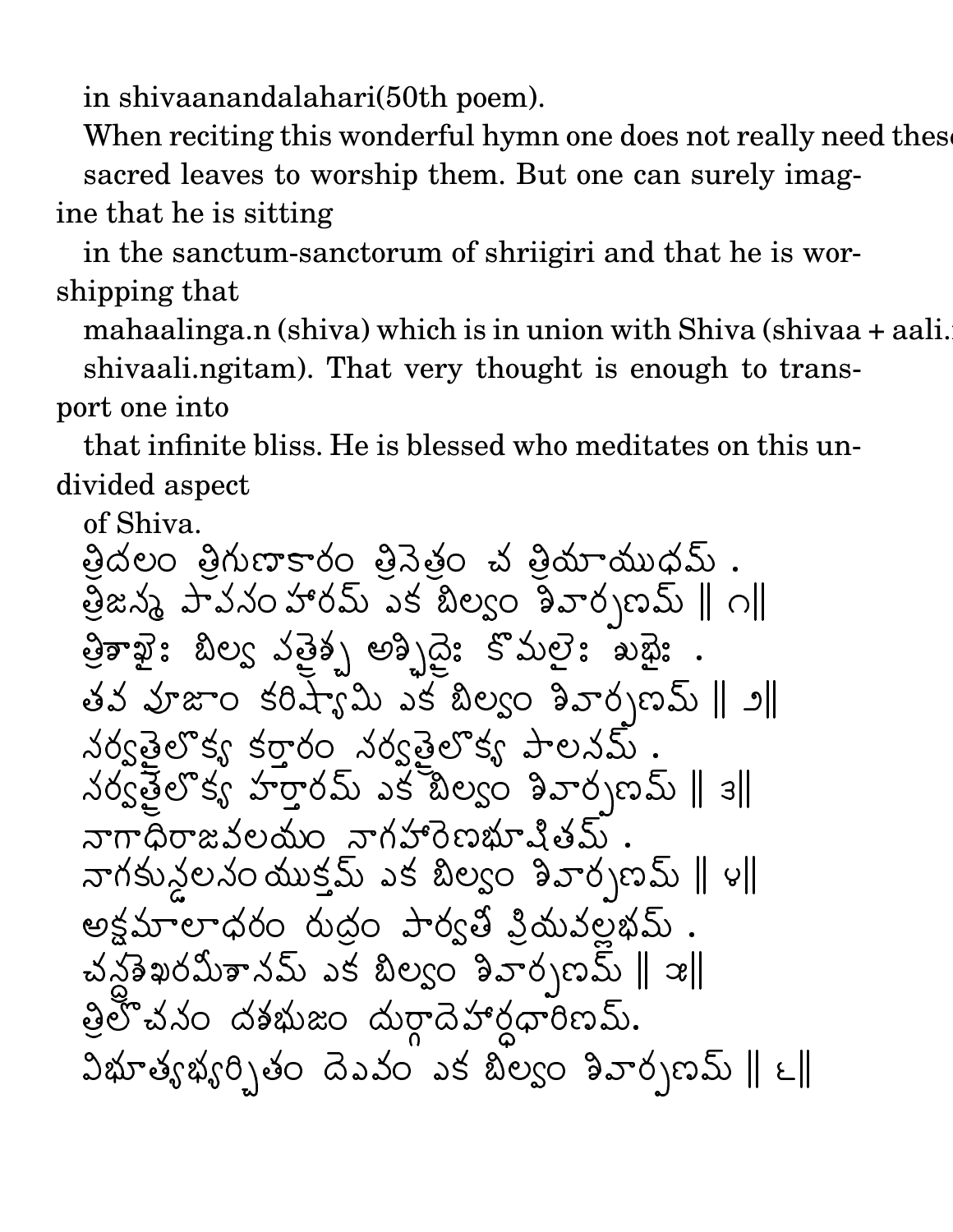త్రిఖాలధారిణం దెఎవం నాగాభరణనున్దరమ్ . చన్లు ఖరమీశానమ్ ఎక బిల్వం శివార్చణమ్ || ౭||  $s$  es es a dás des singuas a distance as  $\parallel s \parallel$ ఖద్దన్నటిక నంకాశం శితికంఠం కృపానిధిమ్ . నర్వెశ్వరం నదాశాన్తమ్ ఎక బిల్వం శివార్చణమ్ || ౯|| నచ్చిదానన్దరూవం చ వరానన్ధమయం శివమ్ . హెగిశ్వరం చిదాకాశం ఎక బిల్వం శివార్చబమ్ || ౧ం|| శివిష్టం నహస్తాక్షం కైలాసాచలవానినమ్ . హిరణ్యబాహం నెనాన్యమ్ ఎక బిల్వం శివార్చణమ్ || ౧౧|| అరుణం వామనం తారం వాన్తవ్యం చైవ వాన్తవమ్. జె ్టె క్టర్ కని అందా గౌరీశమ్ ఎక బిల్యం శివార్పణమ్ || ౧౨|| హరికేశం ననన్లికమ్ ఉచ్ఛైర్హొషం ననాతనమ్. అఘొరరూవకం కుంభమ్ ఎక బిల్యం శివార్చణమ్ || ౧౩|| వూర్వజావరజం యామ్యం నూక్ష్మ తన్కరనాయకమ్ .  $\alpha$ లకంఠం జఘం $\lambda$ sంచ ఎక బిల్యం శివార్చణమ్ || ౧౪|| నురాశ్రమం విషహరం వర్మిణం చ వరూధినమ్ మహానెనం మహావిరమ్ ఎక బిల్యం శివార్పణమ్ || ౧ఇ|| కుమారం కుశలం కూవ్యం వదాన్యఇ్న మహారధమ్ . తెర్యాతెర్యం చదివ్యం చవక బిల్యం శివార్సణమ్ || ౧౬|| దశకర్ణం లలాటాక్షం వఞ్పవక్తం నదాశివమ్ .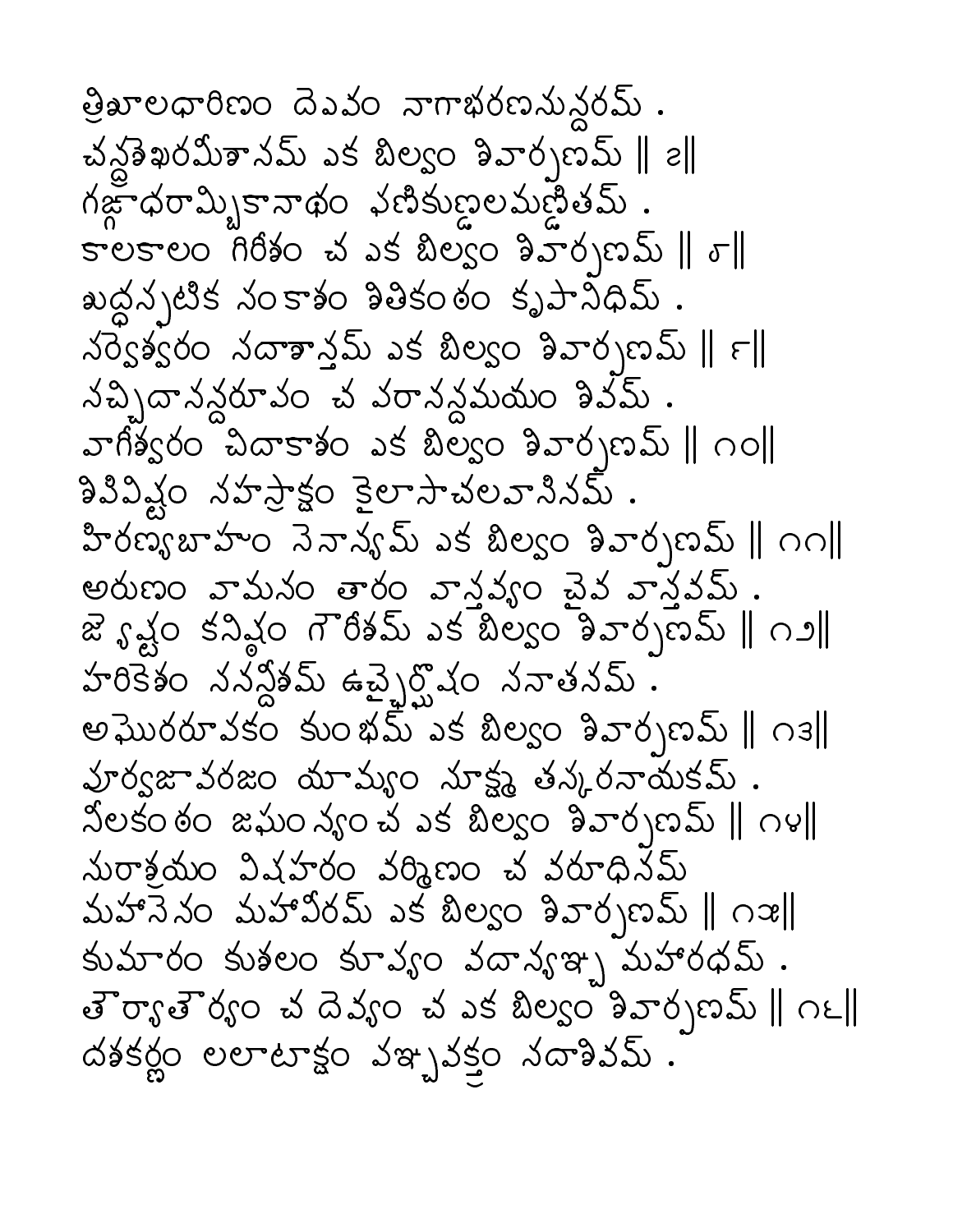అశెషపావనం హారమ్ ఎక బిల్యం శివార్చణమ్ || ౧౭|| నిలకణ్ణం జగద్యం ద్యం దిననాథం మహెశ్వరమ్ . మహాపావనం హారమ్ ఎక బిల్వం శివార్చణమ్ ∥ం్∥ మాడామణీకృతవిభుం వలయాకృతవానుకిమ్ . కైలానవానినం భీమమ్ ఎక బిల్యం శివార్చణమ్ || ౧౯|| కరూృరకుందధవలం నరకార్లవతారకమ్ . కరుణామృతనింధుం చ ఎక బిల్వం శివార్చణమ్ || ౨ం|| ல்ச்கெல் லக்கைக் லைக்கைக் கூக்க. మహాపావహరం దెవమ్ ఎక బిల్వం శివార్చణమ్ || ౨౧|| భూతెశం ఖణవరఖం వామదెవం వినాకినమ్ . వామె శక్తిధరం శ్రైవ్లప్ ఎక బిల్యం శివార్చణమ్ || ౨౨|| สิช สัตว มิพามิสูง ฮึรออ่อ สรรัสจายมี.  $\text{Sec}$  and  $\text{Sec}$  and  $\text{Sec}$ కైలానవానినం భీమం కఠొరం త్రివురానకమ్. వృషాఙుం వృషభారూఢమ్ ఎక బిల్వం శివార్చణమ్ || ౨౪|| సామవ్రియం నర్వమయం భన్మొద్దూలిత విగ్రహమ్. మృత్యుఞ్ఞయం లొకనాథమ్ ఎక బిల్వం శివార్చణమ్ || ౨ఇ|| దారిద్ర్యమః ఖహరణం రవిచన్దానలె క్షణమ్ . మృగపాణిం చన్లమౌళిమ్ ఎక బిల్యం శివార్చణమ్ || అ౬|| నర్వలొకభయాకారం నర్వలొకైకసాక్షిణమ్.  $\Delta$ ర్మలం  $\Delta$ ర్దుణాకారమ్ ఎక బిల్వం శివార్చణమ్ || ౨౭||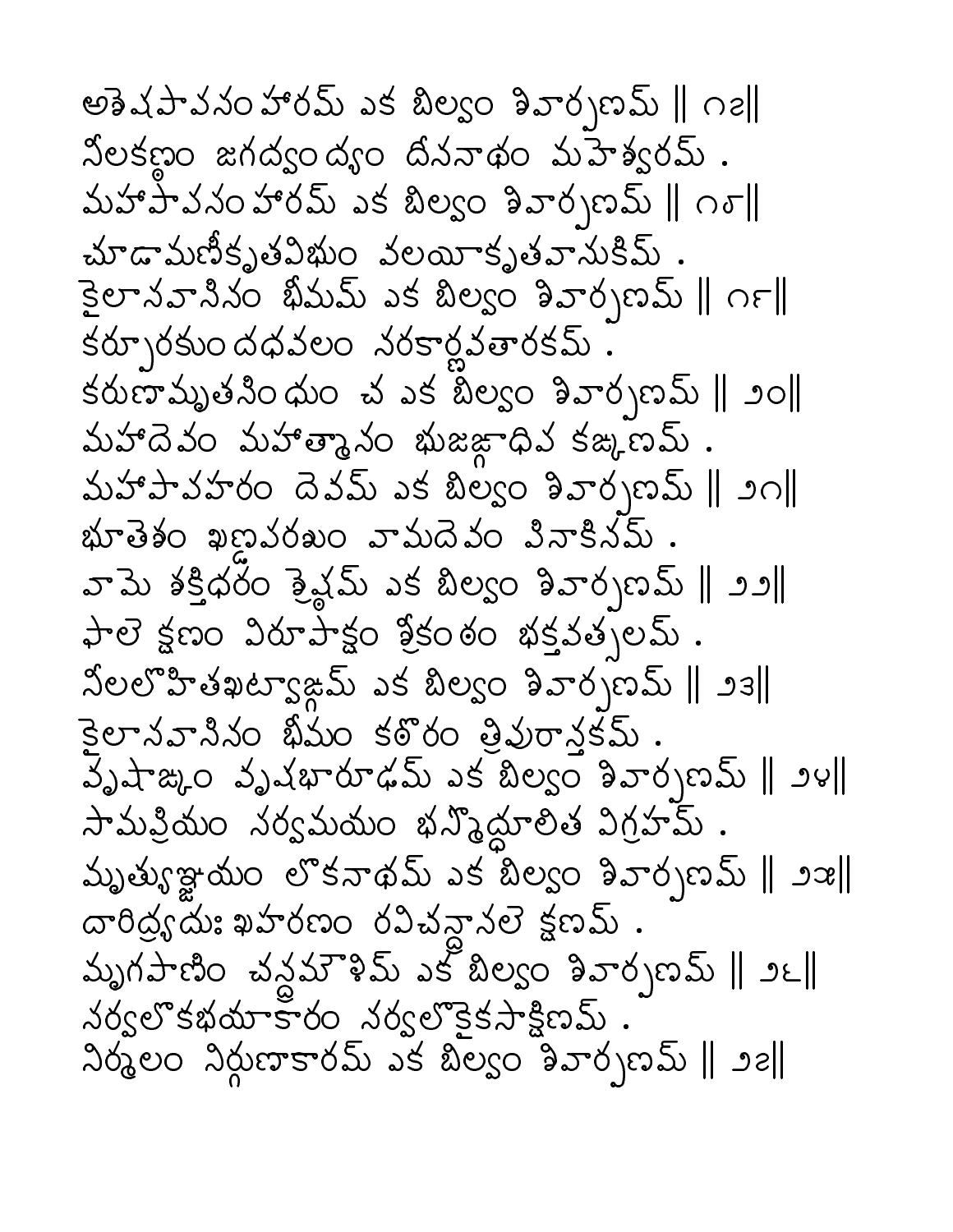నర్వతత్తాక్షత్మకం సామ్బం నర్వతత్త్వవిదూరకమ్ . నర్వతత్త్వన్వరూవం చ ఎక బిల్యం శివార్చణమ్ || ౨ర్|| నర్వలొక గురుం స్థాణుం నర్వలొకవరవ్రదేమ్ . నర్వలొకైక నెత్రం చ ఎక బిల్వం శివార్చణమ్ || ౨౯|| మన్మథొద్దరణం శైవం భవభర్గం వరాత్మకమ్ .  $\frac{1}{3}$ మలా శ్రీయ వూజ్యం చ ఎక బిల్యం శివార్చణమ్ || ఇం|| తెజొమయం మహాఖీమమ్ ఉమెశం భన్మలె వనమ్. భవరొగవినాశం చ ఎక బిల్వం శివార్చణమ్ ∥ ౩౧∥ న్యర్థావవర్గవలదం రఘునాథవరవ్రదమ్ . నగరాజనుతాకాంతమ్ ఎక బిల్వం శివార్చణమ్ || ౩౨|| మం జోరపాదయుగలం - ఖభలక్షణలక్షితమ్  $\frac{1}{2}$ ျား အားလြန္း အခါ အလုပ္ေနသည္ မွားသြား  $\lambda \sigma$ మయం  $\lambda \sigma$ ధారం  $\lambda \lambda$ ్రజం  $\lambda \lambda' \lambda' \lambda' \lambda'$ ్రమ్ .  $3x^3$ రూవం మహారౌద్రమ్ ఎక బిల్వం శివార్భణమ్ || 34|| నర్వలొకైక వితరం నర్వలొకైక మాతరమ్ . నర్వలొకైక నాథం చ ఎక బిల్వం శివార్చణమ్ || ౩౫|| చిత్రామ్బరం నిరాభానం వృష్ణేశ్వర వాహనమ్ . నోలగ్రీవం చతుర్వక్తమ్ ఎక బిల్వం శివార్చణమ్ ∥ ౩౬∥ రత్న కఞ్భకరత్నెశం రత్న కుణల మణితమ్ . నవరత్న కిరీటం చ ఎక బిల్వం శివార్పణమ్ || ౩౭||  $\alpha$ వ్యరత్నాజ్గాలో స్వర్థం కణ్ణాభరణభూషితమ్.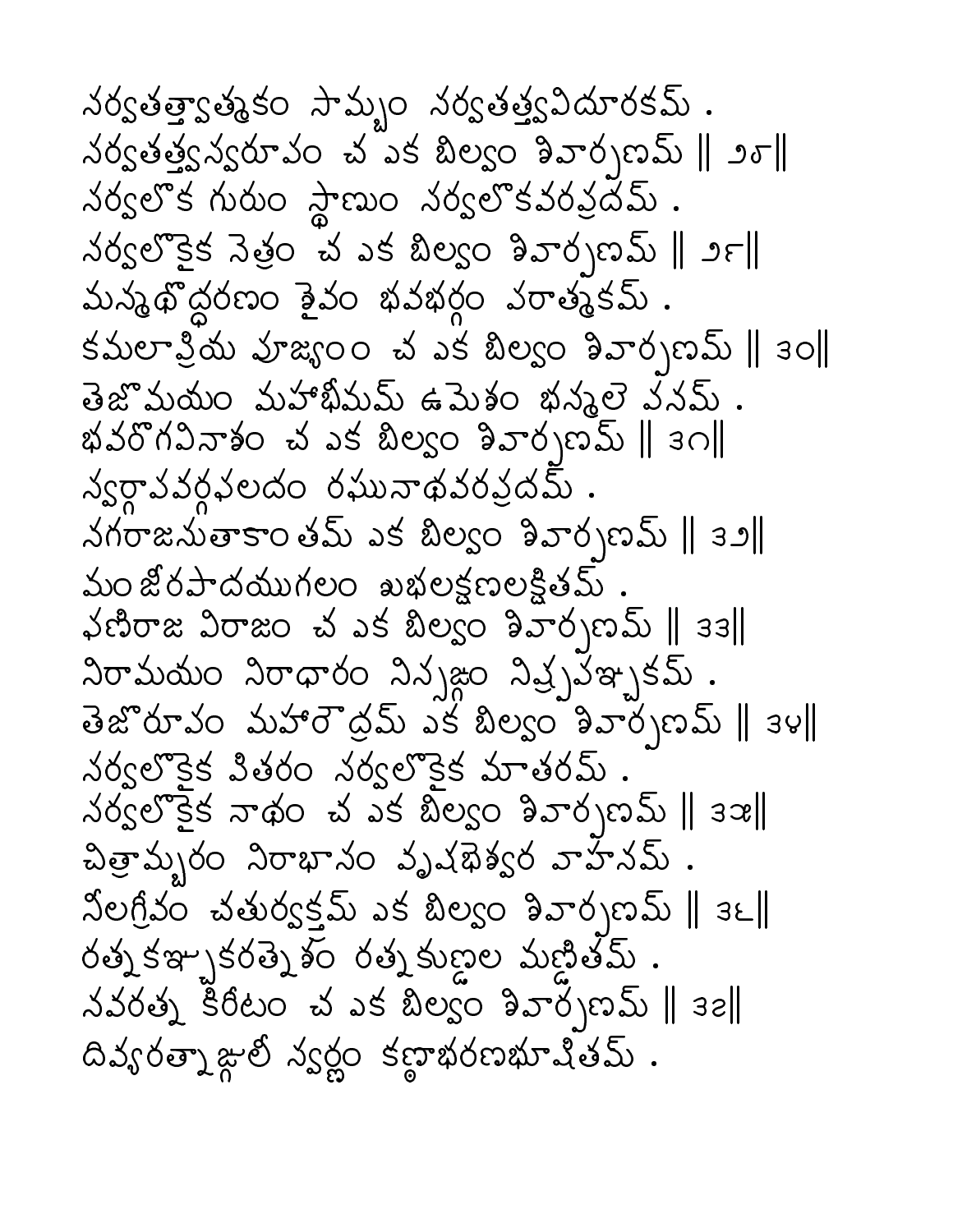నానారత్న మణిమయమ్ ఎక బిల్వం శివార్చణమ్ ∥ ౩ర∥ రత్నాజ్గులోయ విలనత్కరశాఖానఖవ్రభమ్ . భక్తమానన గెహం చ ఎక బిల్వం శివార్చబ్ు || ౩౯ || వామాజ్గూగ విలనదమ్భికా విక్షణప్రియమ్ . నమూృర్ణకామదం సౌఖ్యం భక్తిష్టవలకారణమ్ .  $\pi$ బాగ్యదం హితకరమ్ ఎక బిల్వం శివార్చణమ్ || ౪౧|| నానాశాన్త్రగుణొవెతం న్పురన్మంగల విగ్రహమ్  $\log_{30}(10^{-4} \text{ m})$  as alogo aropas || v 2 అవ్రమెయగుణాధారం వెదకృద్ధూవ విగ్రహమ్  $\phi$ రాశ్రాధ్య శ్రవృత్తం చెవక బిల్యం శివార్పణమ్ || ఆశి|| గౌరివిలాననదనం జీవజీవవితామహమ్  $\langle \xi e^{-\frac{1}{2}} \xi e^{i\theta} \xi e^{-i\theta} \xi e^{-i\theta} \xi e^{-i\theta} \xi e^{-i\theta} \xi e^{-i\theta} \xi e^{-i\theta}$ మఖదం నుఖనాశం చ దుఃఖదం దుః ఖనాశనమ్  $\Delta x$  )  $\Delta y$  )  $\Delta z$  )  $\Delta z$  )  $\Delta y$  )  $\Delta z$  )  $\Delta z$  )  $\Delta z$  )  $\Delta z$  )  $\Delta z$  )  $\Delta z$  )  $\Delta z$  )  $\Delta z$  )  $\Delta z$  )  $\Delta z$   $\Delta z$   $\Delta z$   $\Delta z$   $\Delta z$   $\Delta z$   $\Delta z$   $\Delta z$   $\Delta z$   $\Delta z$   $\Delta z$   $\Delta z$   $\Delta z$   $\Delta z$   $\Delta z$   $\Delta z$   $\Delta z$   $\Delta z$  నుఖరూవం రూవనాశం నర్వధర్మ వలవ్రదమ్ అతింద్రియం మహామాయమ్ ఎక బిల్వం శివార్చణమ్ || ౪౬|| నర్వవక్షిమృగాకారం నర్వవక్షిమృగాధివమ్. నర్వవక్షిమృగాధారమ్ ఎక బిల్వం శివార్చణమ్ || ౪౭|| జీవాధ్యక్షం జీవవంద్యం జీవజీవనరక్షకమ్. జివకృజ్జివహరణమ్ ఎక బిల్వం శివార్చణమ్ || ౪్|| విశ్వాత్మానం విశ్వవంద్యం వజ్ఞాత్మానజహనకమ్.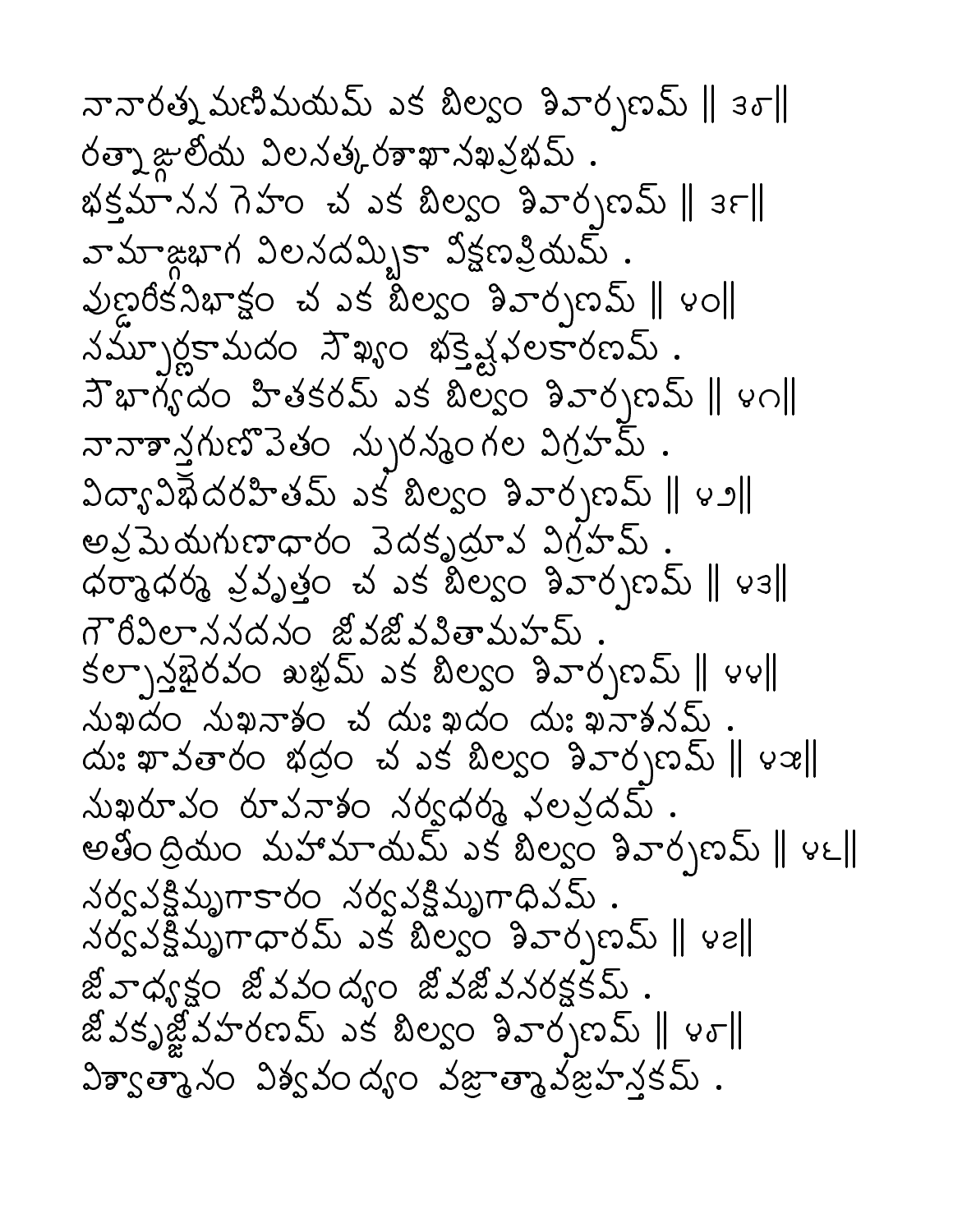నజై శం వజ్రభూషం చ ఎక బిల్వం శివార్చణమ్ ∥౪౯∥ గణాధివం గణాధ్యక్షం వ్రలయానలనాశకమ్ జితెన్దియం విరభద్రమ్ ఎక బిల్యం శివార్చణమ్ || ఇం|| త్రఘృకం మృడం ఖారం అరిషడ్వర్గనాశనమ్.  $\alpha$ గమ్బం క్షోభనాశమ్ ఎక బిల్వం శివార్పణమ్ ||  $\alpha$ ౧|| కున్దెన్దు శంఖధవలమ్ భగనెత్రభిదుజ్ఞ్యలమ్ . 5 లాగ్నిరుద్రం నర్వజ్ఞమ్ ఎక బిల్యం శివార్చణమ్ || ఇ. 1| కమ్బుగ్రీవం కమ్బుకంఠం ధైర్యదం ధైర్యవర్ధకమ్ .  $\frac{1}{3}$ జాలచర్మవననమ్ ఎక బిల్వం శివార్చణమ్ || జె3||  $\alpha$ ทั่วยังอยู่ 3 สังครับอังครับออกรายที่ 25 ส పూర్ణానన్ద న్యరూవం చ ఎక బిల్యం శివార్చణమ్ || ఇ౪|| నర్ధకైశం మహత్తెజం వుణ్యశ్రవణ కీర్తనమ్ . బ్రహాశ్రం డనాయకం తారమ్ ఎక బిల్యం శివార్పణమ్ || ఇఇ|| మన్దారమూలనిలయం మన్దారకునుమక్రియమ్. బృహ్దేరకప్రియతరమ్ ఎక బిల్వం శివార్చణమ్ || ఇ౬|| మహే న్లియం మహాబాహం విశ్వానవరిహైరకమ్. మలభామలభం లభ్యమ్ ఎక బిల్వం శివార్చణమ్ || ఇ౭|| బీజాధారం బీజరూవం నిర్భీజం బీజవృద్ధిదమ్ .  $\frac{1}{30}$ శం బిజనాశం చ ఎక బిల్వం శివార్చణమ్ || ఇ $\sigma$ ||  $\Delta$ బుగాకారం  $\Delta$ బుగాధిశం ముగకృద్యుగనాశనమ్ .  $33$ శం బిజనాశం చ ఎక బిల్యం శివార్చణమ్ || ఇ $\epsilon$ ||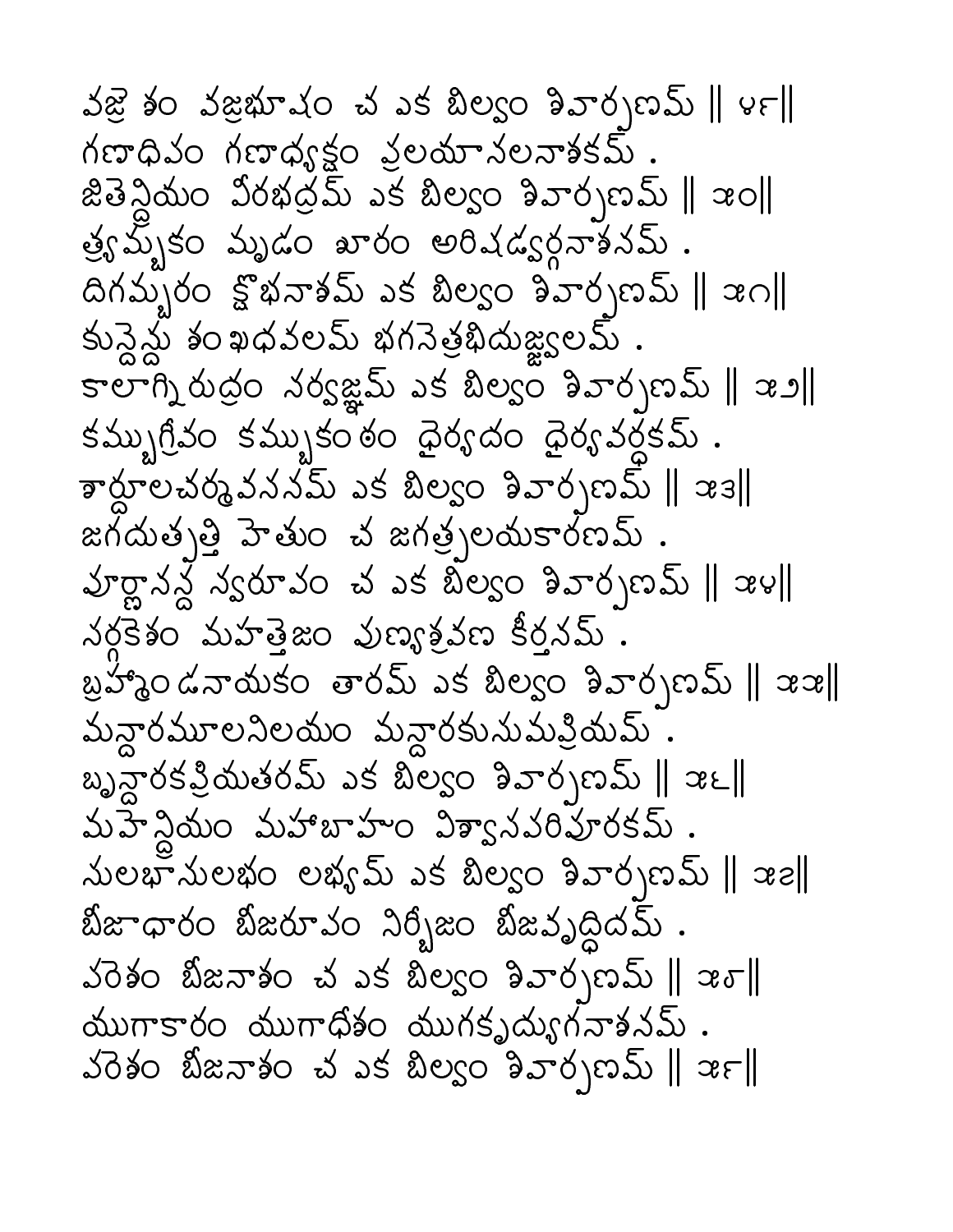ధూర్హటిం విజ్ఞలజటం జటామణలమణితమ్ .  $\frac{1}{2}$  )  $\frac{1}{2}$  ( $\frac{1}{2}$  )  $\frac{1}{2}$  ( $\frac{1}{2}$   $\frac{1}{2}$   $\frac{1}{2}$   $\frac{1}{2}$   $\frac{1}{2}$   $\frac{1}{2}$   $\frac{1}{2}$   $\frac{1}{2}$   $\frac{1}{2}$   $\frac{1}{2}$   $\frac{1}{2}$   $\frac{1}{2}$   $\frac{1}{2}$   $\frac{1}{2}$   $\frac{1}{2}$   $\frac{1}{2}$   $\frac{1}{2}$   $\frac{1$ మరావానం జనావానం మొగిశం మొగివుజ్గవమ్ . యొగదం యొగినాం సింహమ్ ఎక బిల్వం శివార్చణమ్∥౬౧∥ ఉత్తమానుత్తమం తత్త్వమ్ అంధకానురనూదనమ్ . భక్తకల్పద్రుమన్తి మమ్ ఎక బిల్యం శివార్పణమ్ ∥ ౬౨∥ విచిత్రమాల్యవననం దివ్యచన్లనట్నతమ్ .  $\frac{1}{2}$ ముబ్రహా ఉది వంద్యం చవక బిల్యం శివార్చణమ్ || ఒశ|| కుమారం వితరం దెవం శ్రీతచన్దకలానిధిమ్ బ్రహ్మశత్రుం జగన్మిత్రమ్ ఎక బిల్యం శివార్చణమ్ || ౬౪|| లావణ్యమధురాకారం కరుణారనవారధిమ్ క్టువొర్మధ్యే నహస్తార్చిమ్ ఎక బిల్వం శివార్చణమ్ || ౬౫|| జటాధరం పావకాక్షం వృక్షైతం భూమినాయకమ్. కామదం నర్వదాగమ్యమ్ ఎక బిల్వం శివార్చణమ్ || ౬౬|| శివం శాన్త్రం ఉమానాథం మహాధ్యానవరాయణమ్ . జ్ఞానవ్రదం కృత్తివానమ్ ఎక బిల్వం శివార్చణమ్ ∥ ౬౭∥ వానుక్యురగహారం చ లొకానుగ్రహకారణమ్ . జ్ఞానవ్రదం కృత్తివానమ్ ఎక బిల్యం శివార్చణమ్ ∥ ౬్∥ နားဆုံးထုပ္မႈတ အုပ္ရွိဝ ၁၀၀၀ အေန အေျပည္ . ఖద్ద౦ చ శాశ్వత౦ నిత్యమ్ ఎక బిల్వ౦ శివార్చణమ్ ∥ ౬౯∥  $\delta$ ల్ బాగత దినారి వరిత్రాణవరాయణమ్. గమ్బీరం చ వచట్కారమ్ ఎక బిల్వం శివార్పణమ్ ||౭ం||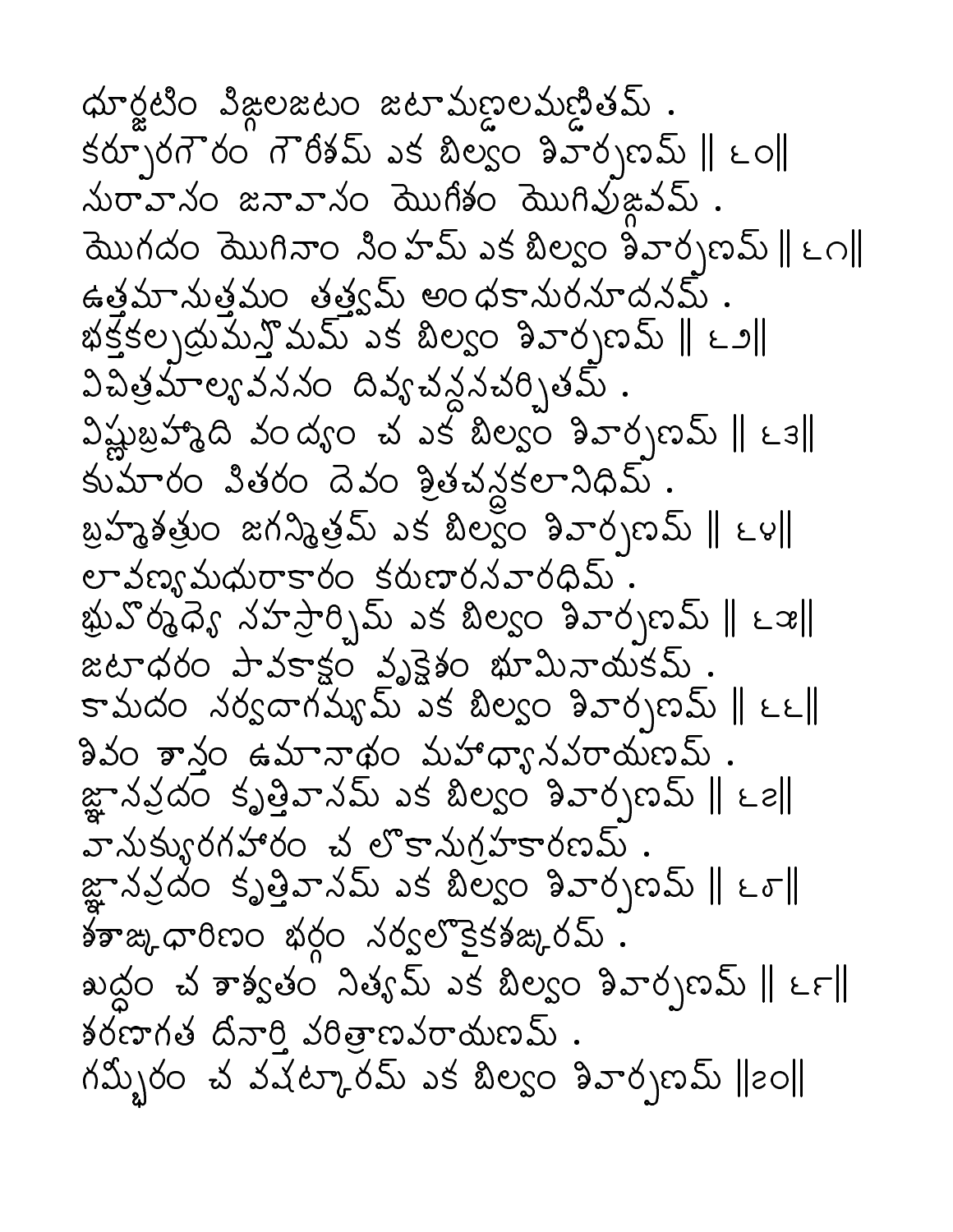భ్కారం భ్జనం భ్జృం జె తారం జితమానన్ . కరణం కారణం జిష్ణుమ్ ఎక బిల్యం శివార్పణమ్ || ౭౧|| క్టెత్రజ్ఞం క్టెత్రపాలశ్ చ వరారైకవ్ర మొజనమ్.  $S_{\delta}$ మికెశం భీమవెషమ్ ఎక బీల్యం శివార్చణమ్ || ఇం|| భవజ్ఞం తరుణొవెతం చొరివ్టం యమనాశనమ్. హిరణ్యగర్భం హెమాజ్లమ్ ఎక బిల్యం శివార్చణమ్ || ౭౩||  $\Delta$ క్టం చాముణైజనకం మొక్టదం మొక్షనాయకమ్ . హిరణ్యదం హేమరూవమ్ ఎక బిల్యం శివార్చణమ్ || ఇం|| మహాశ్మశాననిలయం వ్రచ్ఛన్న న్నటికవ్రభమ్ . వెదాన్యం వెదరూవ. చ ఎక బిల్వం శివార్చణమ్ ∥ ౭ఇ∥ న్థిరం ధర్మమ్ ఉమానాథం బ్రహ్మణ్యం చాశ్రమం విభుమ్ . జగన్ని వానం వ్రథమపెుక బిల్యం శివార్చణమ్ ∥ ౭౬∥  $\omega$ ద్రాక్షమాలాభరణం రుద్రాక్షవ్రియవత్పల్మ్ .  $\omega$ ద్రాక్షభక్త నం స్తోమమెక బిల్యం శివార్చణమ్ || ౭౭|| ఫణీన్గ విలనత్కంఠం భుజజభరణప్రియమ్ . దక్షాధ్యర వినాశం చ ఎక బిల్యం శివార్చణమ్ ||  $\varepsilon\sigma$ || నాగెన్ద విలనత్కర్లం మహీన్దవలయావృతమ్ . మృగెన్ధచర్మవననం మునినా మెకజోవనమ్. నర్వదేవాది వూజ్యం చ ఎక బిల్వం శివార్చణమ్ || శాం|| నిధనెశం ధనాధిశమ్ అవమృత్యువినాశనమ్ .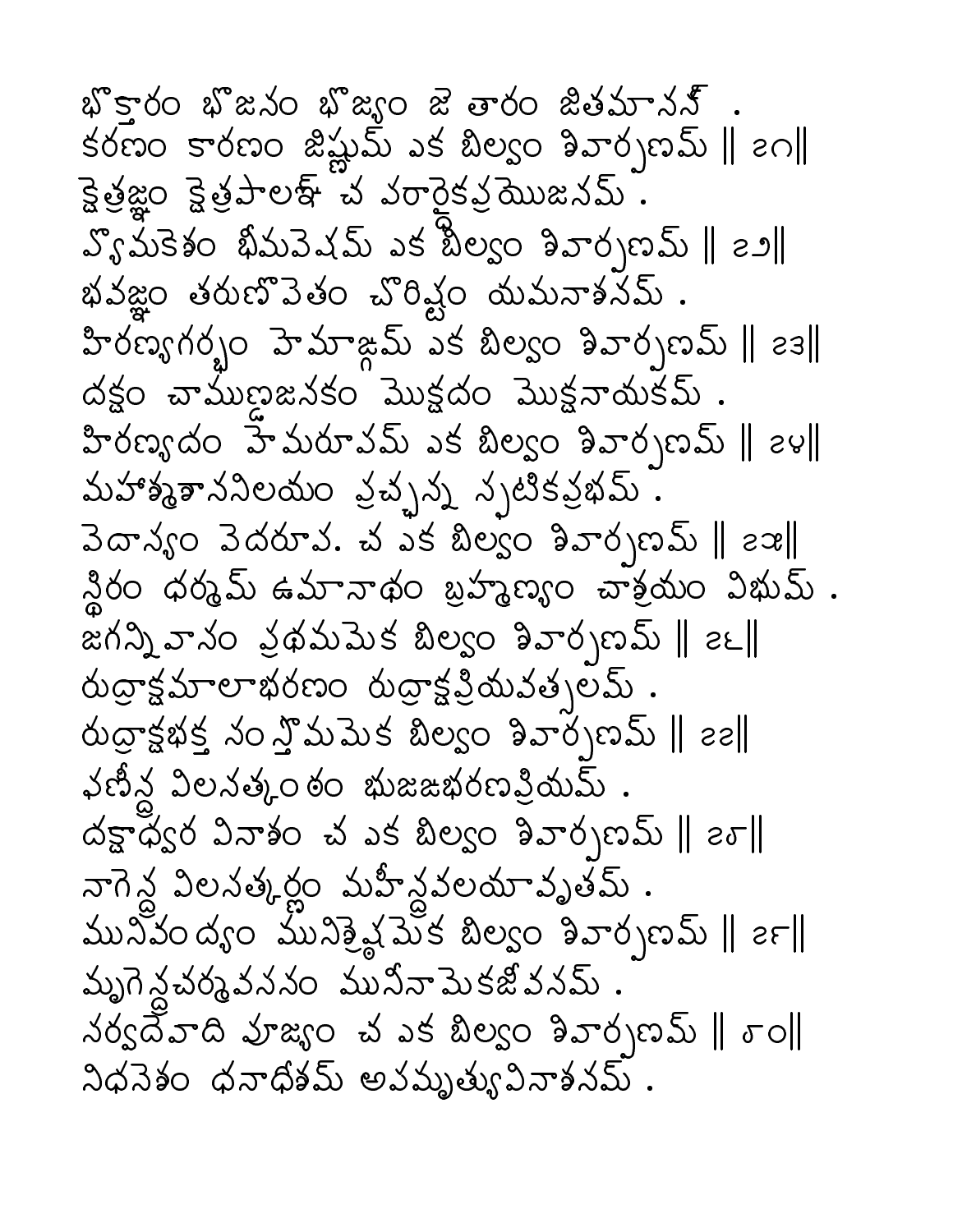లిజ్లమూర్తిమలిజ్గాత్మమ్ ఎక బిల్వం శివార్చణమ్ ∥ ్∩∥ భక్తకల్యాణదం వ్యన్లం వెదవెదాంతనం స్థేతమ్  $\{e_1,e_2,e_3\}$  )  $\{e_2,e_3\}$  )  $\{e_3,e_4\}$  )  $\{e_3,e_4\}$  )  $\{e_4,e_5\}$ ఘొరపాతకదావాగ్ని౦ జన్మకర్మవివర్జితమ్  $\frac{1}{3}$ కపాలాభరణమ్ ఎక బిల్వం శివార్చణమ్ ||  $\sigma$ ౩|| మాతఙచర్మవననం విరాడ్రూవవిదారకమ్.  $\frac{1}{2}$ ష్టుక్రాం తమనంతం చ ఎక బిల్యం శివార్చణమ్ ||  $\sigma$ ౪|| యజ్ఞకర్మఫలాధ్యక్షం యజ్ఞవిఘ్న వినాశకమ్ . လ်)ဆို့ ခါးဝ ထုံးဆီးနောင်း အသော အသော အသော ကြီးကို အကြ కాలాధిశం త్రికాలజ్ఞం దుష్ట నిగ్రహకారకమ్ . สิมคร์ 5 สรังสะรอ สรรั ลอรอ ลิงอร์ กรรม ||  $\sigma$  ย || మహొన్న తమహాకాయం మహొదరమహాభుజమ్ మహావక్తం మహావృద్ధమ్ ఎక బిల్వం శివార్చణమ్ || శాం|| నునెత్రం నులలాటం చ నర్యభీమవరాక్రమమ్.  $\Delta$  3  $\frac{1}{2}$  5  $\frac{1}{2}$  5  $\frac{1}{2}$  5  $\frac{1}{2}$  5  $\frac{1}{2}$  5  $\frac{1}{2}$  5  $\frac{1}{2}$  5  $\frac{1}{2}$  5  $\frac{1}{2}$  5  $\frac{1}{2}$  5  $\frac{1}{2}$ నమనజగదాధారం నమనగుణసాగరమ్ .  $\sim$ శ్యం నత్యగుణొవెతమ్ ఎక బిల్యం శివార్చణమ్ ||  $\sigma$ ౯|| మాఘకృష్ణచతుర్ధశ్యాం వూజార్ధం చ జగద్గురొః . က်ရွှဲဆုံး သတ္တိအသည် ၁၃ စားဝေး ၁၃ ခုနှစ် သည် မြန తత్రావిదుర్లభం మన్యేత్ నభొమానెమ్దవానరె క్రదొషకాలె వూజాయామ్ ఎక బిల్యం శివార్చణమ్ || ౯౧||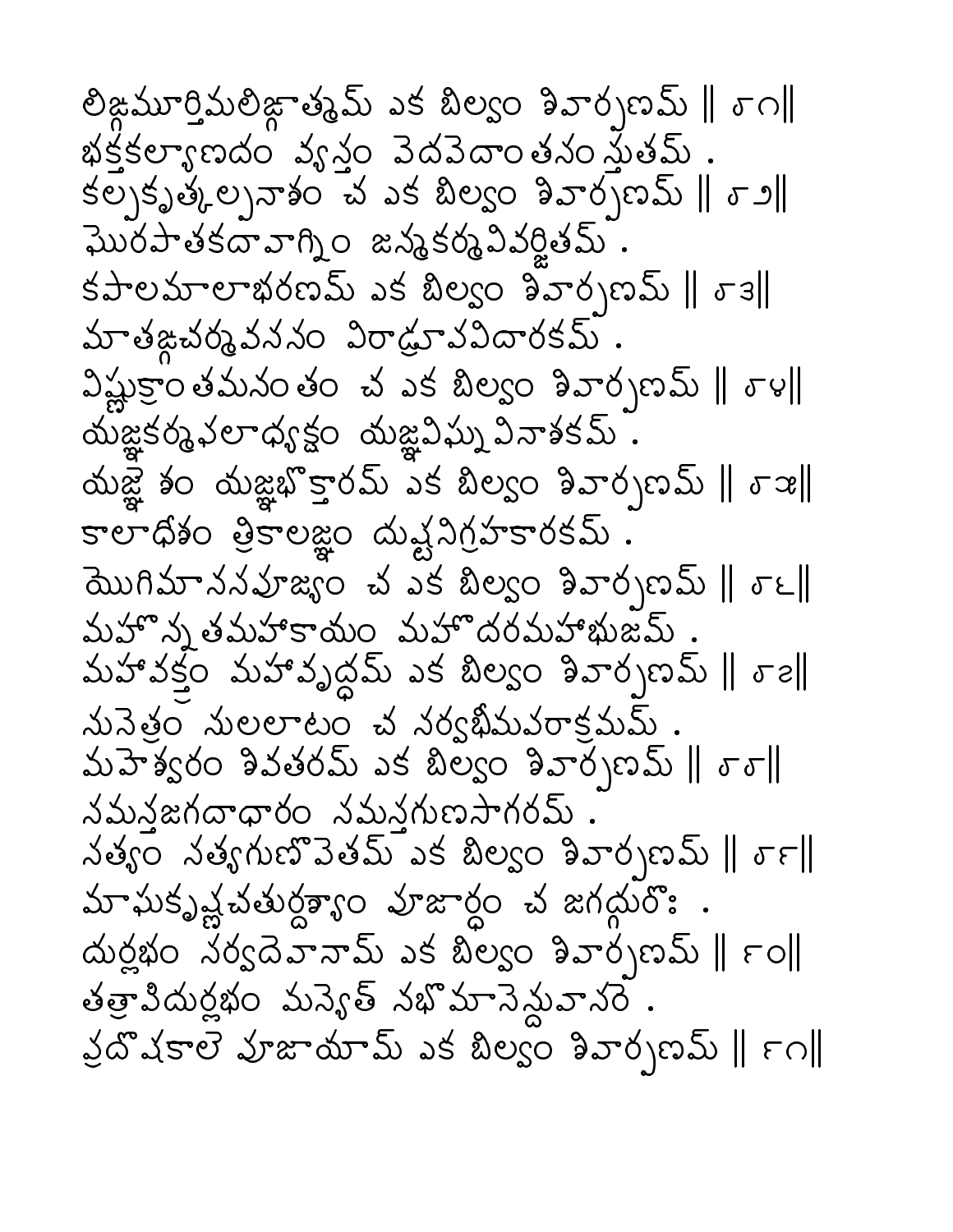తటాకంధననికైవం బ్రహ్మస్థావ్యం శివాలయమ్ కొటికన్యామహాదానమ్ ఎక బిల్యం శివార్చణమ్ || ౯౨|| దర్శనం బిల్యవృక్షన్య స్పర్శనం పావనాశనమ్. అఘేరపావనం హారమ్ ఎక బిల్యం శివార్పణమ్ || ౯౩|| తులనీబిల్వనిర్దుణ్ణి జంబిరామలకం తథా .  $\frac{1}{2}$   $\frac{1}{2}$   $\frac{1}{2}$   $\frac{1}{2}$   $\frac{1}{2}$   $\frac{1}{2}$   $\frac{1}{2}$   $\frac{1}{2}$   $\frac{1}{2}$   $\frac{1}{2}$   $\frac{1}{2}$   $\frac{1}{2}$   $\frac{1}{2}$   $\frac{1}{2}$   $\frac{1}{2}$   $\frac{1}{2}$   $\frac{1}{2}$   $\frac{1}{2}$   $\frac{1}{2}$   $\frac{1}{2}$   $\frac{1}{2}$   $\frac{1}{2}$  అఖణ్రే బిల్వ వతైత్స కూజమె న్నం దికెశ్వరమ్  $\Delta$ బచ్యతె నర్వప్ వెభ్యం ఎక బిల్వం శివార్చణమ్ ||  $\epsilon$  ఇ|| సాలం కృతాశతావృత్తా కన్యాకొటినహన్రకమ్ . సామ్రాజ్యవృథ్విదానం చ ఎక బిల్వం శివార్చణమ్ || ౯౬|| దన్యశ్వకొటిదానాని అశ్వమెధనహన్రకమ్ నవత్పధెనుదానాని ఎక బిల్యం శివార్సణమ్ || ౯౭|| చతుర్వెదనహస్రాణి భారతాదివురాణకమ్ . సామ్రాజ్యవృథ్విదాన౦ చ ఎక బిల్వ౦ శివార్చణమ్ ∥౯రె∥ నర్వరత్న మయం పెురుం కాఞ్చనం దివ్యవన్తకమ్ .  $\frac{1}{2}$  ဆံတေးနောက် နေအသို့သော သင်္ဘောတွေကြောင်း ကြီး అష్టోత్తరశ్శతం బిల్యం మొర్చమెల్లిజ్జమన్తకె అధర్వొక్తమ్ అధెభ్యన్తు ఎక బిల్వం శివార్పణమ్ || ౧౦౦|| కాశీక్షెత్రనివానం చ కాలభైరవదర్శనమ్ . అఘొరపావనం హారమ్ ఎక బిల్యం శివార్పణమ్ || ౧౦౧|| న్నో తెర్మితక్ష్మిక్తో చైత్రార్థిః నుజమెద్య రూ.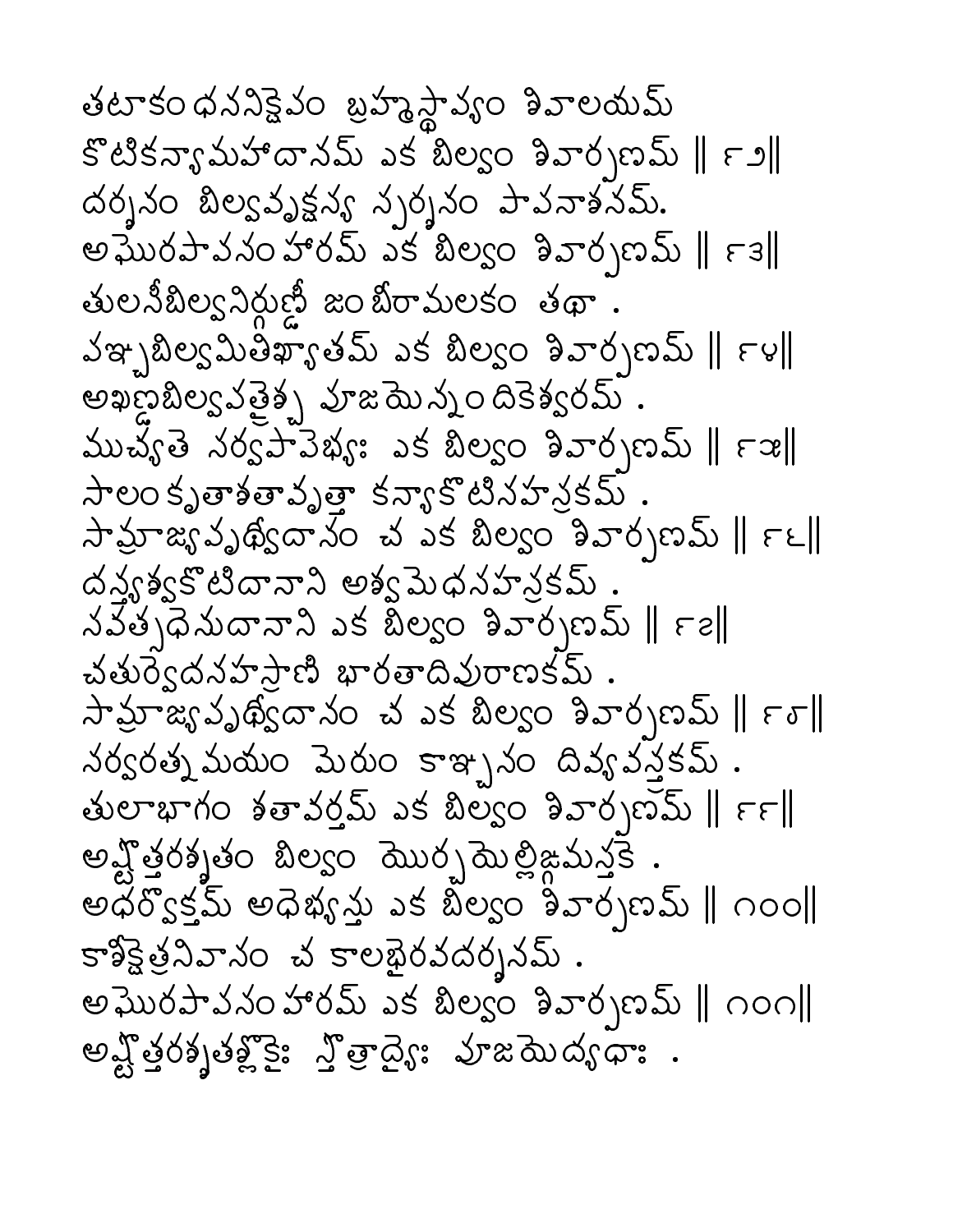త్రినం ధ్యం మొక్షమాఎ్నో తి ఎక బిల్యం శివార్చణమ్ ∥ ౧౦౨∥ దనికొటినహసాణాం భూ: హిరణ్యనహన్రకమ్ నర్వక్రతుమయం వుణ్యమ్ ఎక బిల్యం శివార్చణమ్ || ౧౦౩|| వుత్రవెొత్తాదికం భొగం భుక్తా్ణవాత్రయధెవ్సితమ్ అంతెజ శివసాయుజ్యమ్ ఎక బిల్వం శివార్చణమ్ || ౧౦౪|| వివ్రకొటినహస్రాణాం విత్తదావాశ్చయత్నలమ్ . తత్పలం ప్రావ్ను యాత్సత్యమ్ ఎక బిల్యం శివార్సణమ్ || ౧౦౫|| త్వన్నా మకీర్తనం తత్త్వతవపాదామ్భుయః విజె త్ . జీవన్ముక్తోభవెన్ని త్యమ్ ఎక బిల్యం శివార్చణమ్ || ౧౦౬ || అనెకదానళలదమ్ అనన్తనుకృతాదికమ్ . తీర్థయాత్రాఖిలం వుణ్యమ్ ఎక బిల్యం శివార్చణమ్ ∥ ౧౦౭∥ త్వం మాం పాలయ నర్వత్త వదధ్యానకృతం తవ . หลัง အဆိုဝေ အမွန်း ၁၃ နေ့ဝေ အသက်အညီ || ပဝင ఉమయానహితం దెవం నవాహనగణం శివమ్ భస్మానులిన్తనర్వాఙమ్ ఎక బిల్వం శివార్చణమ్ ∥ ౧౦౯∥ సాలగ్రామనహస్తాణి విప్రాణం శతకొటికమ్.  $\Delta$ ుజ్ఞకోటినహస్తాణి ఎక బిల్వం శివార్చణమ్ || ౧౧౦|| అజ్ఞానెన కృతం పావం జ్ఞానెనాభికృతం చ యత్ . తత్పర్యం వాశమాయాత్ ఎక బిల్యం శివార్పణమ్ || ౧౧౧|| అమృతొద్భవవృక్షన్య మహాదెవప్రియన్య చ<sup>ె</sup>. ముచ్యం తె కంటకాహతాత్ కంటకెళ్ళి హి మానవాః ॥ ౧౧౨॥